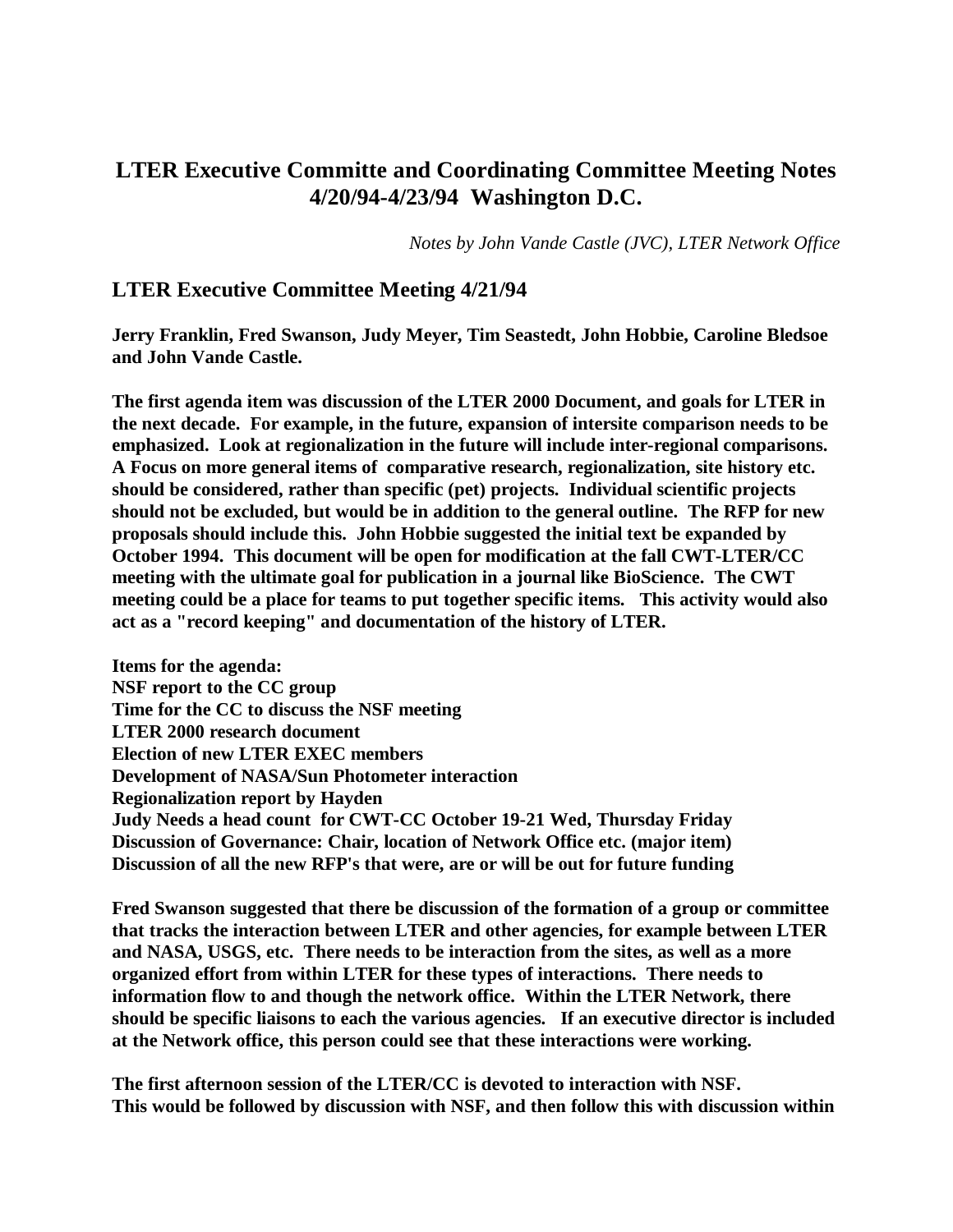**the CC, after NSF representatives leave.** 

**The CWT/CC meeting will be science oriented, but will include reports from committee groups, intersite projects, what augmented sites have proposed, and also "intersite" bytes.** 

**The rest of the meeting as devoted towards finalizing the final agenda for the LTER/CC meeting beginning in the afternoon.**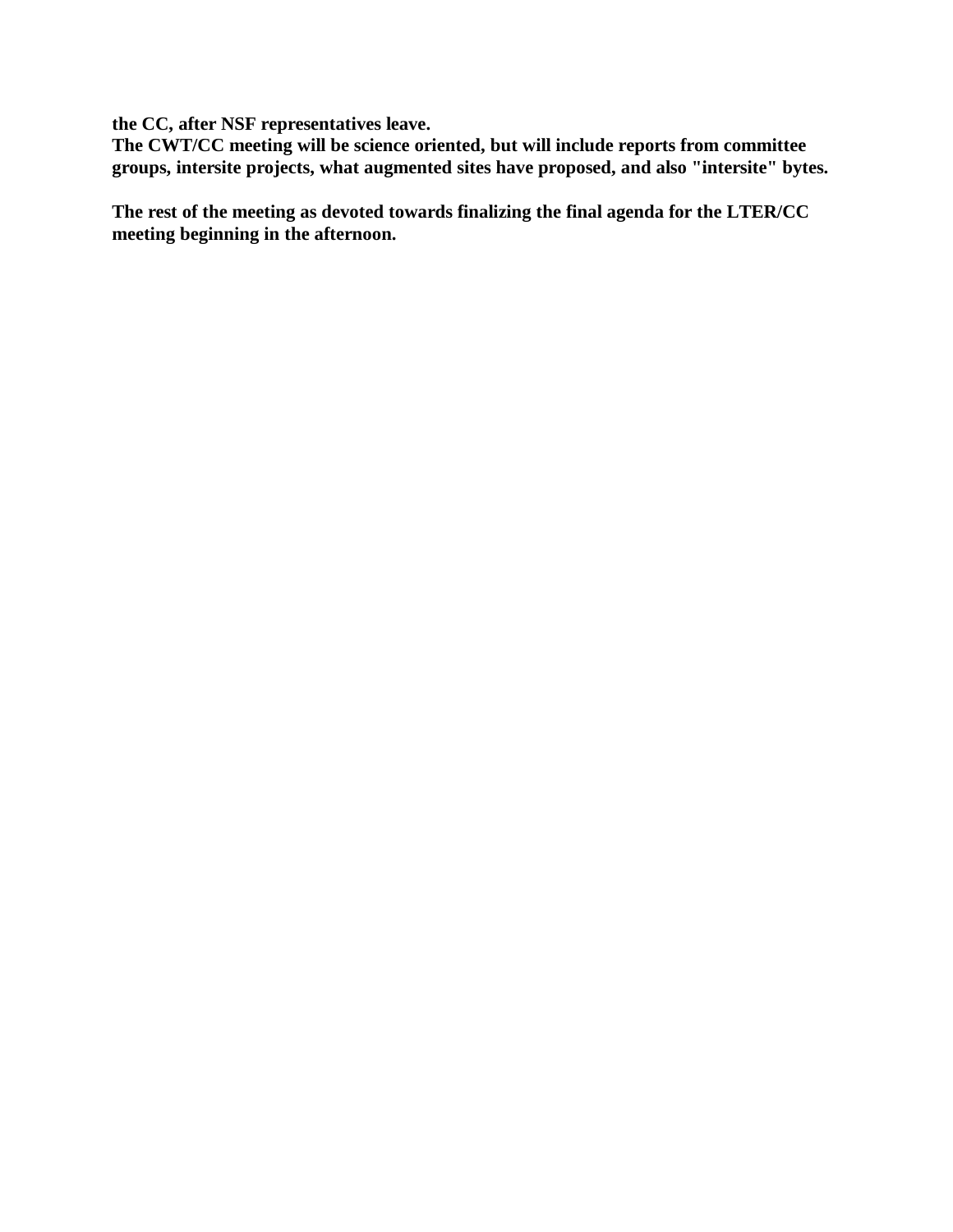#### **Agenda LTER/CC Meeting, April 22-24, 1994**

#### **4/22/94**

**2-5pm Meeting with NSF officers:**

- **(a) Report from NSF**
- **(b) Interaction with NSF on current NSF Initiatives (supplements, FP's etc.)**
- **(c) Interaction with NSF on production of on-line datasets (e.g. Genomic Model, etc.)**
- **5-6 LTER CC discussion of NSF actions/intentions**
- **7p Dinner @ D'Angelo Restaurant**

### **4/23/94**

- **8-10 Governance Issues**
	- **(a) New Process--coop agreement for Network Office (not grant)**
	- **(b) Chair--criteria and selection**
	- **(c) Executive Committee--role and expansion**
	- **(d) LTER/CC Representatives--permanent or rotating**
	- **(e) Executive Director--criteria and selection**
	- **(f) Location of LTER Network Office**
	- **(g) Expanded Committee Structure**
		- **(1) Publications**
		- **(2) Programs and Workshops**
		- **(3) Others**
		- **(4) Representation at LTER/CC meetings?**
- **10:30-12 Report on Proposal/supplement preparation activities by sites (60 min) LTER Responsibilities & expectations re on-line datasets (30 min)**
- **12-1:30p Lunch**
- **1:30-3:30 Governance (cont.)**
- **3:30-4:00 Break**
- **4-5:30p LTER Science Agenda Document/Article (60 min) Hobbie All Scientists Meeting Discussion (30 min) Review/Future**
- **6:30p Dinner @ Rio Grande Cafe**

### **4/24/94**

- **8-10 Governance (closure)**
	- **Science Document (decision on action steps)**
- **10-10:30 Demo @ coffee break: Mosaic Home Pages (LTER, FLED, etc.) (Nottrott)**

#### **10:30-12:30 Election of new LTER Exec Members**

- **Meeting Schedule (a) Coweeta/Fall 1994 (Meyer: Agenda for mtg. incl.**
- **Science Agenda, Committee Reports, Augmentation Reports, Cross-Site**

### **Proposals)**

 **Regionalization Document (Hayden)**

 **NASA Collaboration (Vande Castle)**

 **International Activities (Franklin)**

 **Network of Networks and All-Site Bibliography (Bledsoe)**

 **LMER Report (Hobbie)**

 **Vote of Appreciation (For the excellent organiztaional work of Adrienne Whitener)**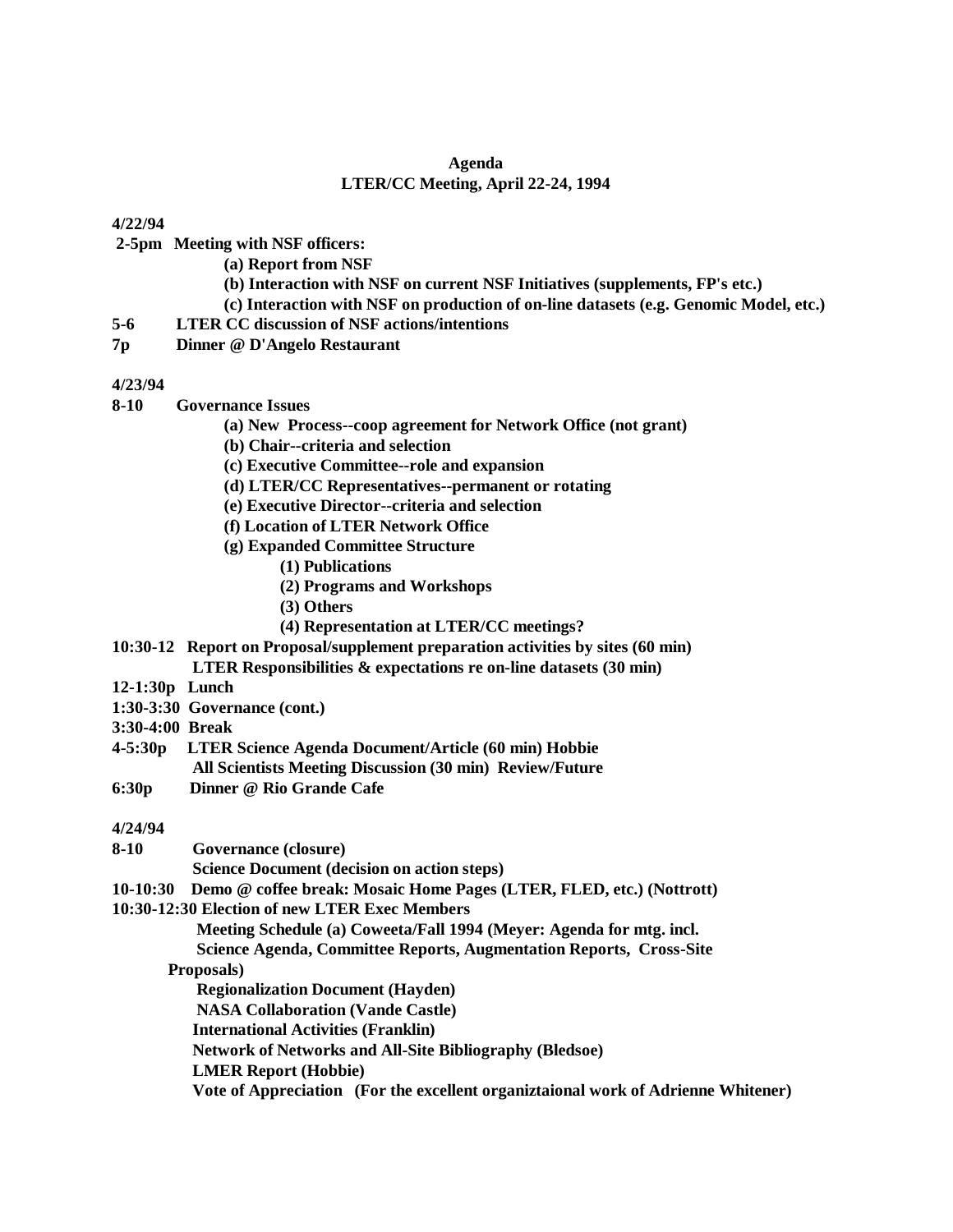## **LTER COORDINATING COMMITTEE MEETING NOTES**

**Attending:**

**Mary Clutter, Tom Callahan, James Gosz, Bob Wharton, David Tilman, Charles Driscol, David Foster, Robin Ross, Josh Schimel, John Hobbie, John Magnuson, Fred Swanson, Judy Meyer, Tim Seastedt, Kay Gross, William Schlesinger, Jerry Franklin, John Vande Castle, Bruce Hayden, Robert Waide, Cheryl Dybas, Roger Hanson, Indy Burke, Alan Knapp, Bruce Milne. (NSF representatives present from 2:00 to 5:00)**

**Friday - April 22 2:00-6:00**

**The LTER Coordinating Committee (CC) meeting commenced with information from the National Science Foundation and discussion with the LTER/CC**

**Tom Callahan initiated discussion by pointing out that the LTER Network Office grant is up for renewal on Feb 1 1995. Along with the planned changes in LTER The could potentially be a cooperative agreement between LTER and NSF. This would be in the form of submission of a formal proposal, followed by an document with agreement on what the Network Office will do and what NSF will do. Part of this would be a site review. Tom suggested a site review of the Network Office just prior to the LTER Network Data Managers meeting - September 22-24. JVC and Jerry should see how the Leehood STC and other cooperative agreements at the University of Washington have been arranged for background on how best to implement a cooperative agreement.**

**Current Special Competitions: Cross-site syntheses, regionalization and internationalization, and LTER site augmentation. Eleven sites indicated that they would be submitting augmentation proposals. Kay Gross asked about what will be included in the augmentation, in the form of increased support for existing site work. Tom indicated that these type of outside activities need to be part of the augmentation. The augmentations will be in the form of supplemental funding to existing LTER grants.**

**There were 30 cross site proposals planned for submission as indicated by show of hands by the CC members.**

**LTER Project reviews will include : MCM, BNZ, ARC, KBS, HBR, and NWT. Tom suggested that the the LTER Network use its resources to facilitate the review process and for other sites to help the sites under review. Tom requested names of people suitable for panel review of the augmentation and cross-site proposals. There was some discussion that add-hoc review should be included and that reviewers need background information on what the history of the activity has been.**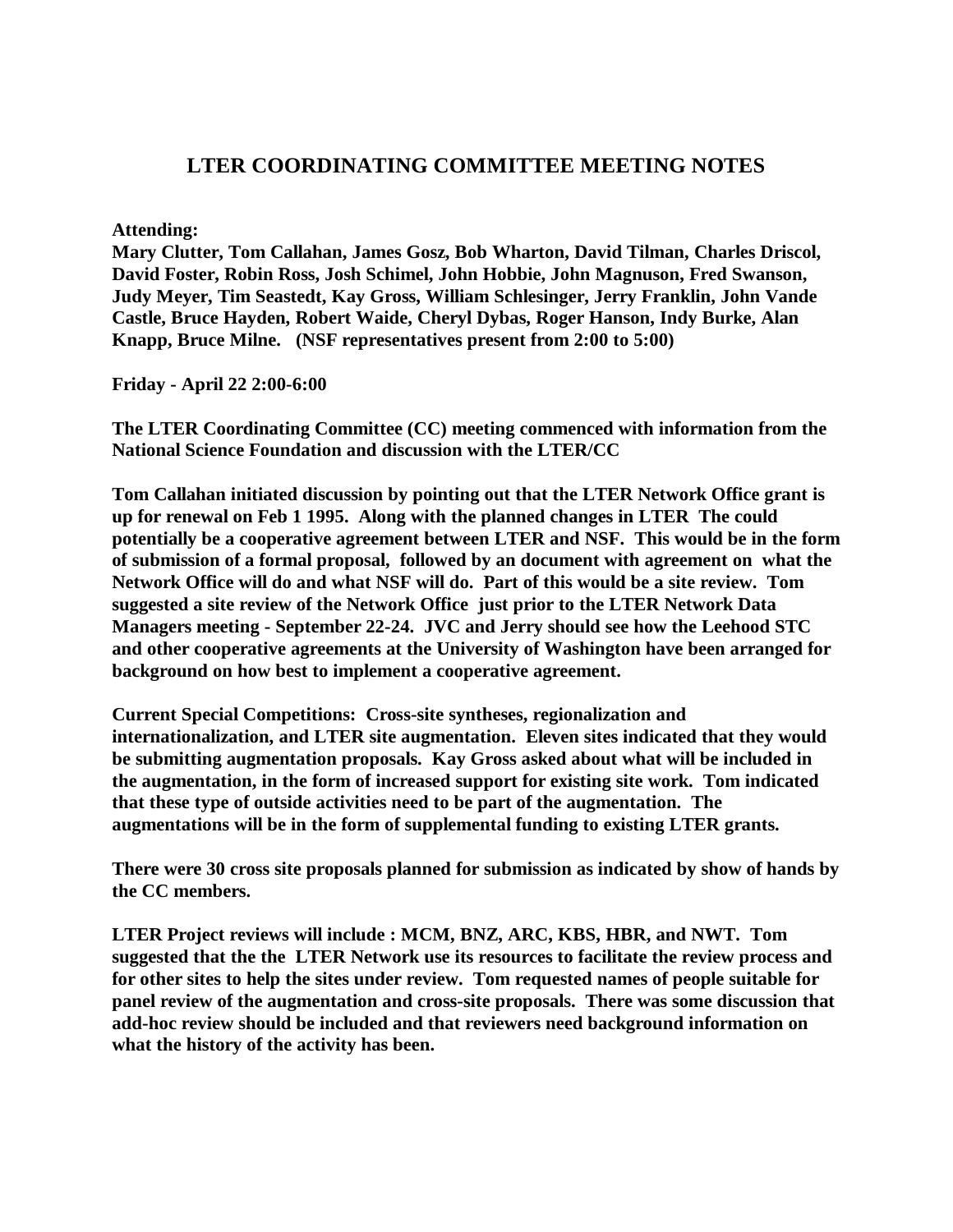**Mary Clutter discussed the importance of the new international LTER efforts. Many countries are looking to the United States for leadership in these efforts. Jerry mentioned plans to get some type of congressional briefing regarding LTER activities. For example a retreat or "tour" of VCR would be possible. This could be done during a recess period. Mary suggested that LTER could sponsor a congressional visit. This could include a visit to the Arctic or Antarctic sites. Mary also suggested there be a presentation to the National Science Board - for FY95.** 

**Jim Gosz discussed the importance of increased visibility for future and increased funding. New activities regarding interaction with K-12 education. As part of this, two preproposals were circulated for student and teacher interaction with LTER sites. These were submitted to ascertain initial interests for these activities. Kay Gross and Josh Schimel pointed out the time committment involved in this type of activity by site personell. The "Proposal A" was viewed best since it involved a teacher/student team, having the teacher manage the education and permit the teacher to spread the experience back to other students.** 

**Jim mentioned that in the president's current budget plans, funding for NSF was enhanced for global change, and high performance computing and communication. Total R+D funding is planned as essentially flat, but there would be some shift of defense R+D funding to other groups, including NSF (also NASA, EPA etc.). Funding for LTER sites is proceeding along agreed forms of first providing funding for sites to better do existing and expanded research, to enhance sites to Center level funding, and last to add more sites as funding comes available. Supplemental funding was discussed as positive for all sites who submitted, within some limitations. Soil Conservation Service interaction, where the SCS has come and performed a soil characterization was also seen very positive, and continued interaction was encouraged**

**Tom suggested there be an on-line calendar of upcomming events related to LTER activities be established (by the Network Office). The calandar should be sent out on a regular and frequent basis via Email to PI@LTERnet.edu. This calandar of the LTER Bulletin and Newsletter is good, but not quit frequent enough. Tom also suggested that 3 key NSF people be included in the PI@LTERnet.edu Email group.**

**NSF is also interested in any information they can use as examples ongoing research, that would be interesting to other groups. Part of this request is for a current need of information on technology transfer. Information from the sites and Network Office can be sent to NSF at: CDybas@nsf.gov. Cheryl will send information such as press releases, etc. to PI@lternet.edu**

**Jim Gosz pointed out that sites must realize that data from the site research be made available on line. There was much discussion on how to get this information together. Jim Gosz pointed out that the CC had made a quantum leap iin now deciding to getting data made more available. The discussion centered on having the Network Office act as a lead on organizing this activity and have it as a point of activity for the LTER Data**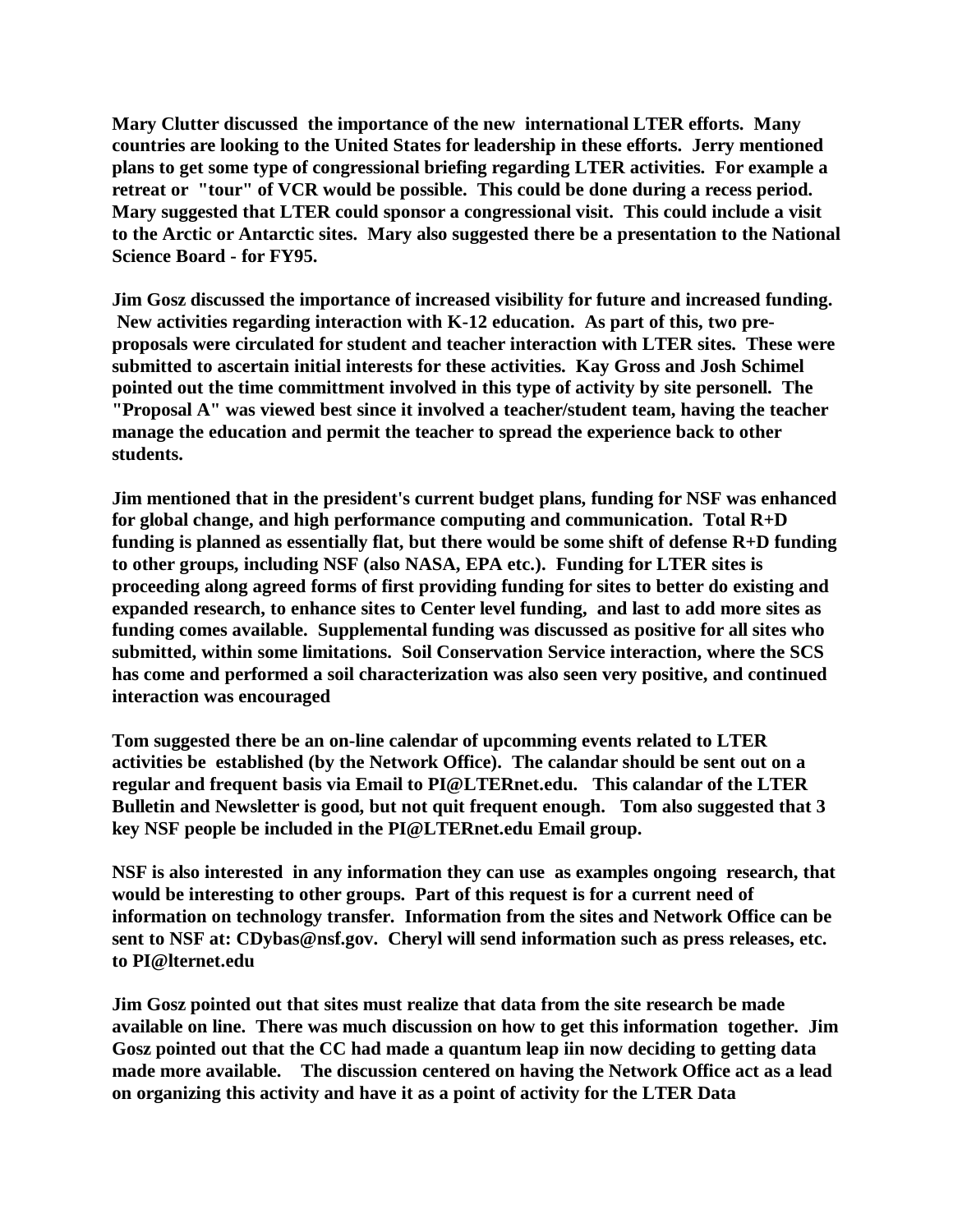**management group. Although this initial discussion indicated that the mechanism would not be difficult, later realization of the need for proper documentation and perhaps hiearchical access restrictions suggested this activity proceed with caution (see notes on later discussion).**

**An invited speaker by NSF, Dennis Helso of USGS - National Water Quality Assessment (NWQA) presented a short breifing regarding NWQA activities. Funding for the program was started in 1991, more sites added in 1994. The activities of the program are staggered every 3 years. By streatching the sampling period of the entire network to 3 years NWQA is able to cover 3 time the area of an anual sampling program. The research is focused in part on nutrient/contaminant loading to watersheds. There is also a need to use reference sites for comparison - thus a potential linkage for LTER activities.**

**Jerry gave background on the International LTER networking activaties. The report from the initial meeting last September in Estes Park is in final publication stages by the Nework Office. A follow-up meeting in Rothemstadt is planned following the the August 1994 INTECOL meeting in the UK. As part of this, an assessment of the electronic networking capabilities will be made by members of the LTER Connectivity Committee. Tom indicated that proposals for international collaborations, for instance to NSF-INT would have a good chance for funding.** 

**The late afternoon session included general discussion regarding the information NSF provided as well as other concerns at the sites:** 

**John Hobbie brought up the issue of the equity of the sites. NSF should be reminded that all the sites should be given the opportunity, thus the need for continued funding opportunities next year. Josh Schimel discussed the need to recognize the need for proper funding to cover LTER research as mentioned in the 10 year review document. David Tilman suggested that LTER as a network should push to spread LTER like funds out to the other ecological research groups. This is important regarding non-LTER funding, and LTER being seen as a money-rich program. Indy Burke pointed out the importance of adhoc reviews for proper review, as well as the perception of the review process for LTER funding. Judy Meyer bought up the issue of cross-site funding, and its importance, especially to outside groups not currently associated with LTER. Robert Warton pointed out that the Antarctic sites have not been able to compete for supplemental funds, and OPP needs to coordinate so that these two sites do not fall behind. Robin Ross pointed out that funds have been hard to find even for data management activities by the Antarctic sites. She indicated that these sites might be able to acquire funds by submitting cross-site proposals. David Foster pointed out the importance of making sure the reviewers have the proper background, thus the need for proper ad-hoc reviewers. Charles Driscol pointed out the timing issue regarding the RFP's - It would be better if the RFP's were better coordinated and had better timing. William Schlesinger agreed with what NSF had presented, and was encouraged. Kay Gross pointed out the importance to include funding for people to do the work. Equipment by itself cannot be funded.**

**Alan Knapp was also pleased with what NSF had presented, and thought the information presented by NSF was positive. Robert Waide said that information regarding the result of**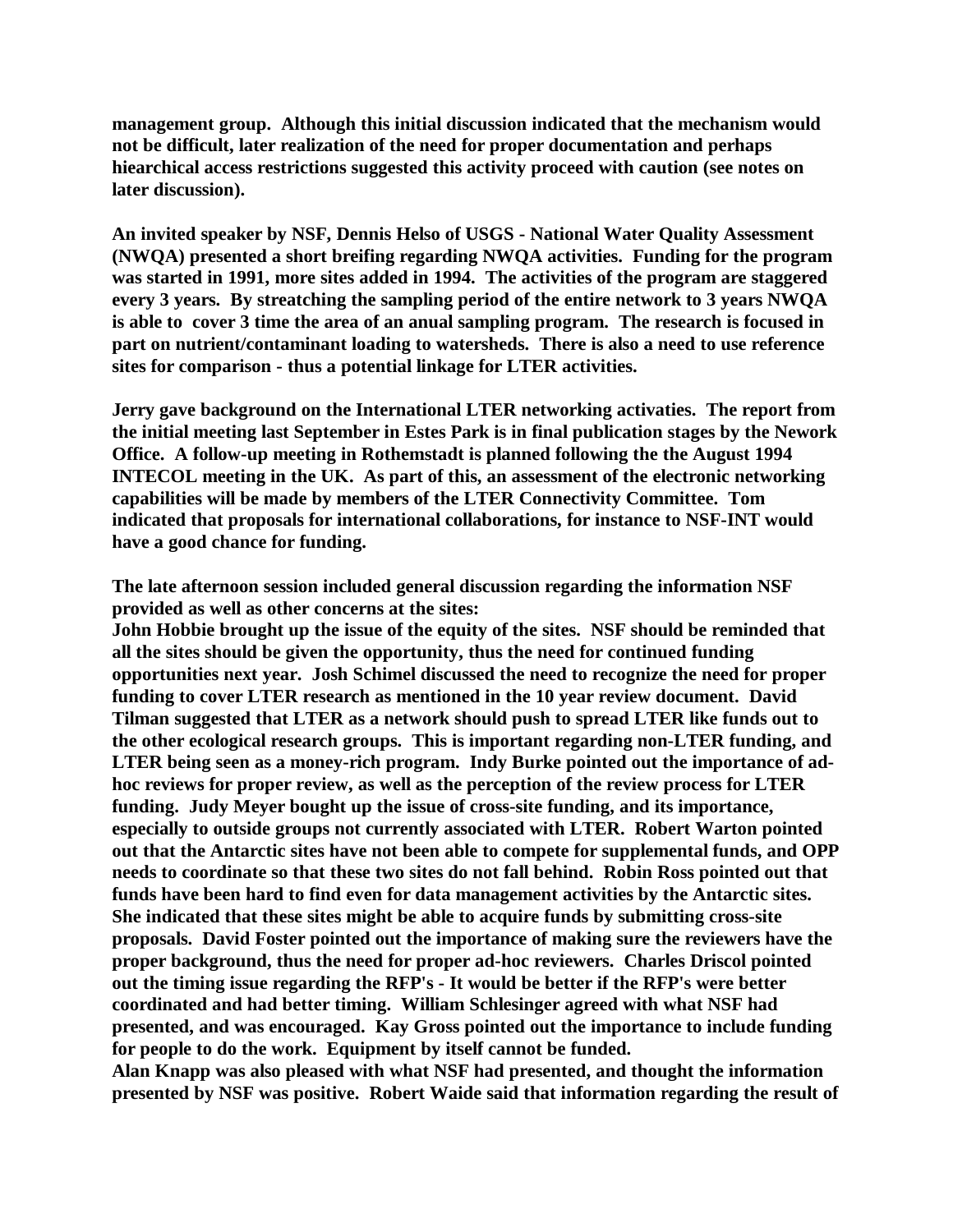**student funding needs to be transmitted by NSF more rapidly. Supplemental funding seems to have gotten more competitive. Information of what should be included in the proposals regarding augmentation needs to be more clear. He also said that on-line data was another back-door activity, not originally present in grant conditions by NSF. Tim Seastedt pointed out individual items that can be brought up to needed levels. Also that the importance of PR to the public and press, such as that emphasized by NSF representatives. John Magnuson pointed out the importance of the support and interaction that NSF gives to the LTER program. Reviewers need have a very broad background, and not be narrowly focused to be able to assess all the activities of site augmentation proposals. He also mentioned that late REU funding can be held until the following year since timing of the funding for this might not be in sync with the needs for offers to students. Bruce Milne discussed the proliferation of opportunities does cause some problem on the perception of clear goals of the LTER site program. He suggested that some thought be made to optimize the activity of the Network. Not all sites should be doing the exact same activities. Specialists to handle "outside" activities should be brought in as part of the research, rather than having existing researchers change activities because of the demands of the LTER program.**

**Saturday, April 23 1994**

**LTER Future Governance Discussion:**

**Backround for the day's discussions was based on the document produced from the LTER Executive Committee meeting which was distributed to each site PI prior to the meeting. The updated LTER Governance document, as modified by these discussions will be distributed to LTER principal investigators by the Network Office.**

**Jerry Franklin discussed the procedures with NSF for future operation of the LTER Network Office, with a change to a cooperative agreement for tasks performed by the Network Office.**

**Jerry polled the CC for reactions:**

**All sites aggreed with the plan for future operations. Kay Gross mentioned that this allows more accounting for activities by NSF on the operations. John Magnuson asked how the cooperative agreement would be judged, and Jerry said that the current views of what are produced will continue. Jerry mentioned the importance of realizing the scale of the program that LTER is moving towards, with the Network Office providing the infrastructure for a program approaching \$20M. David Tilman brought up the issue of knowing what was in the proposal, and was assurred that a review of what was to be submitted by to NSF be a part of the fall CC meeting in CWT. The CC indicated a consensus, and further polling site representatives was not needed.**

**Discussion of future Chair of LTER opened with mention of what was included in the background information generated prior to, and resulting from the previous LTER Executive meeting. The function of the LTER Chair was discussed, and included the duties**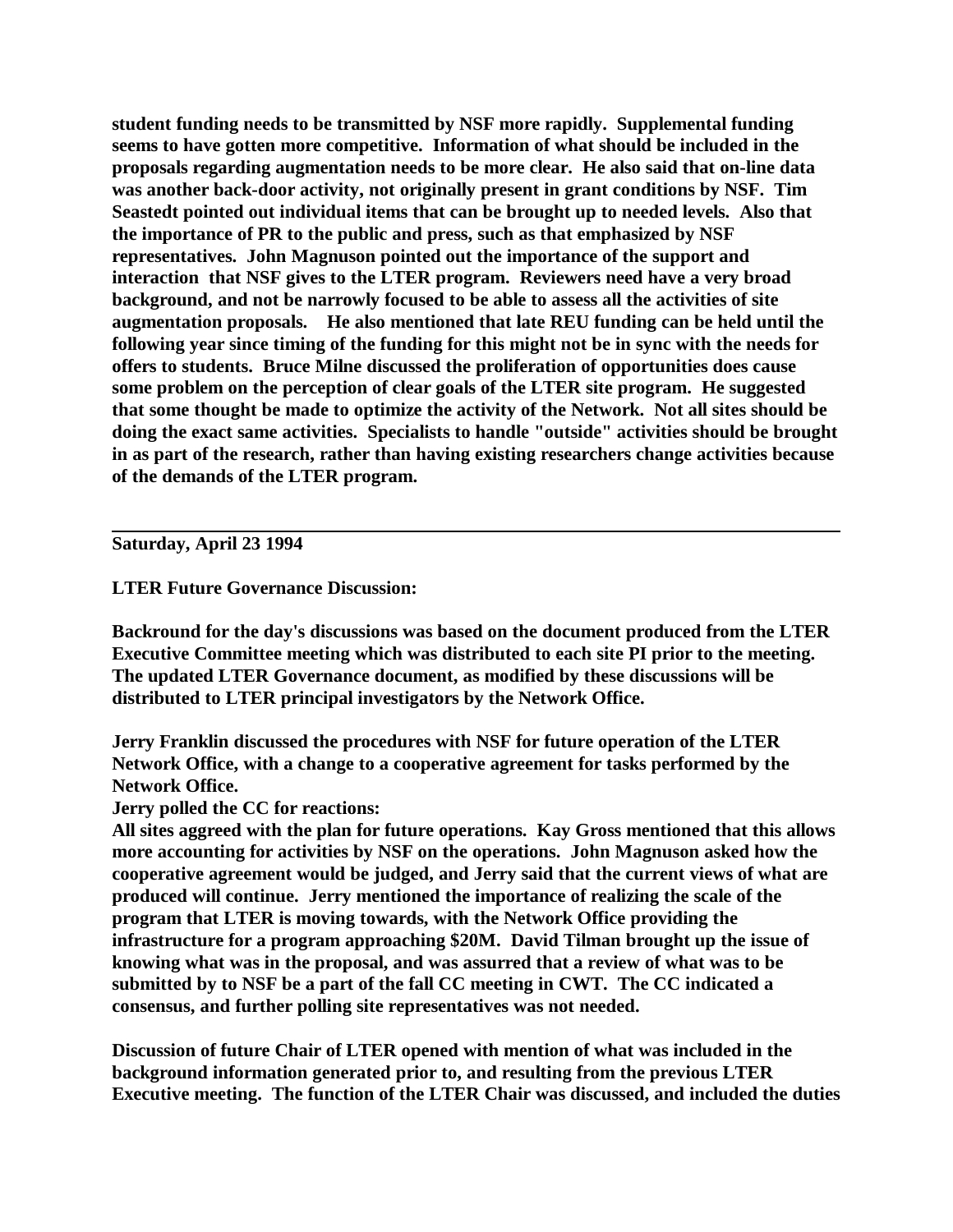**as head of the Exec, CC, and leader of initiatives of the Network etc. The personal goals and satisfaction, as well as what motivates people to act as chair was also discussed. Jerry mention that this was one of the reasons the EXEC wanted this as a position that didn't require a full time position, and would have the executive director of the Network office and perhaps other help, such as a post-doc would be included in the Network Office. Bruce Hayden pointed out that it be quite flexible to suit whatever was needed for the best person for the position. William Schlesinger suggested that an "outside" person be added to the committee, to provide a wider perspective to the selection, and that the person selected should be committed to, and not overcommitted to other projects. Jerry said that a person from the 10 Year review committee or others that were suggested would be included. Judy Meyer raised the issue that a site PI might not ALSO be the LTER Chair. Discussion suggested that the Chair should probably not also act as a site PI. David Foster asked about the view that support for the Network Office and Chair include research activities, and discussion mentioned that research needs to be a part of the activities. The procedure to select a chair was discussed including if this should be fully advertised. The selection was decided to not limit the selection to an LTER PI, but allow for any outside person familiar with the operation of LTER. The credentials of the person or persons selected will be circulated. The CC agreed unanamously that the selection should proceede as planned with selection at the fall CC meeting. The vote will be by secret ballot.**

**Expansion of the LTER Executive committee was disussed as a method to have wider involvelent of the site PI's in operations, with the EXEC acting to perform much of the initial work. It was decided to increase the EXEC members to 5 people, and to have the Chair act as non-voting member. Jerry mentioned that the structure of the LTER/CC is proposed to allow for both closed and more open meetings. It was recommended that there be a primary contact, but it be open to flexibility. The importance of continuity was discussed, as well as the need that the CC representative be able to speak for the site. This is especially important for the "limited" meetings. It was agreed that there be a regular site representative with a committment for a three year period with the recognition that this be flexible for sites who are able to represent the site in a team framwork.**

**Discussion of the Executive director of the Network Office: The individual will need to reside wherever the Network Office is located. The person needs to be committed to the position as a career, as a science advocate. The selection of this person will be determined primarily with interaction of the new chair, and selection procede once the chair is selected. The concept of having an Executive director who will interact directly with the Chair was accepted by the CC.**

**A lot of discussion centered around operations of the Network Office activities. Better involvement of the CC in the cooperative agreement**

**The location of the network office followed discussion of information in the EXEC document. The need to be flexible was important, that the Office remain in Seattle for the near future, with review as needed, on a 1 to 2 year basis, as other changes in structure of LTER occur.**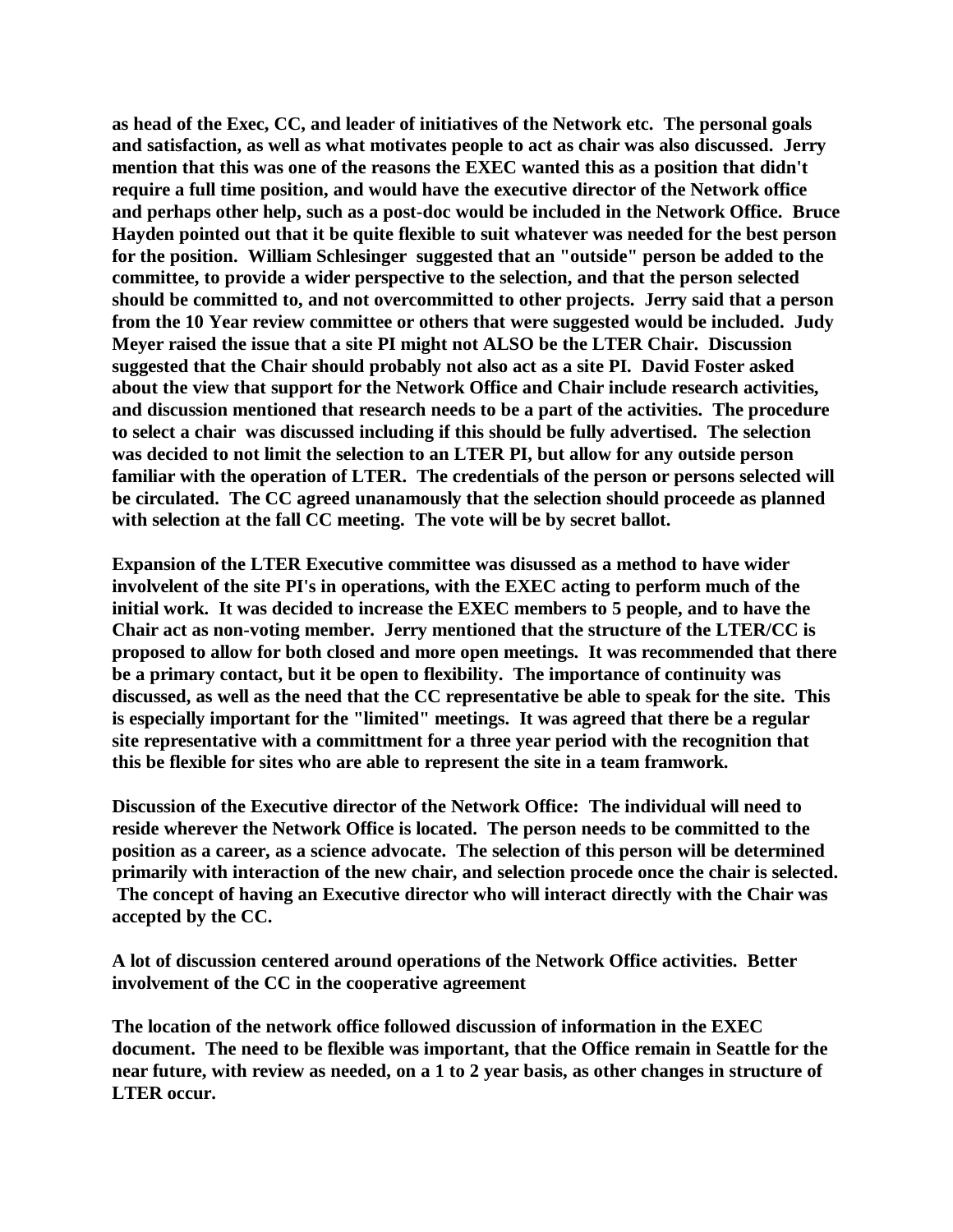**The CC agreed that the Office remain for the near future.**

**LTER Committee discussion included expansion of committee structure to cover issues within LTER. Specific recommendations were made for a committee to manage issues of syntheses and common measurements be included. Indy Burke suggested that the committees be science based. Charles Driscol emphasized the need for a common measurement approach. It was suggested that the "program" committee be altered to a "Syntheses" committee, with an initial charge is to develope a MMP (minimum measurement program). Key Gross asked that the MMP be linked to the science program. The diversity of the individual programs needs to be included. Discussion suggested that this should include 7 people, with initial membership by Charles Driscol, Bob Wharton, Kay Gross, and Josh Schimel. The finantial needs of these groups will need to be included, and their activities in the Nework Office cooperative aggreement.** 

**Discussion of All Scientists meeting activities emphasized the support for and need for Assilimar was suggested as a location for September of 1996. The next meeting will be needed for Assilimar for 1000 people. JVC will check that this will be appropriate, availble and can handle 1000 people.**

## **LTER Science Agenda.**

**Discussion was based on the Long-Term Research Agenda document which built on the original LTER 2000 program initiall submitted to NSF. The science agenda was formulated by John Hobie who will coordinate the activity, for five areas of focus, and initial document compiled for September 15. A plan for publication will procede as an artical in BioScience, perhaps part of a special issue.**

**Discussion of regionalization activity by Bruce Hayden, in producing an electronic document. Currently there are five sites that have the on-line document ready, and part of the "Mosaic", World Wide Web. The documnet includes color imagery which is difficult and expensive to publish in other forms. Discussion about concerns included what each of the sites considers in regional research, and the fact that this is something under construction. The implications and significance were noted for future work and information access, potential for a hard-copy run and even to congressional briefings.**

**Kay Gross lead disussion of acquisition, reconstruction and access of long-term datasets. Included in this is the ablility to include information to document past datasets. The initiative is to access and archive important long-term datasets, especially of "orphaned" or "at risk" datasets. The ESA committe working on this activity will be submitting a report by the Snowbird ESA meeting.** 

## **JVC gave a background on the LTER/NASA interaction regarding Landsat data acquisition and sun photometer work.**

**There was much concern about the NASA interaction involving Warren Cohen, and knowing what the status of the landscape assessment program is. Concern centered around the lack of information and what the status of the proposal is. The committee suggested**